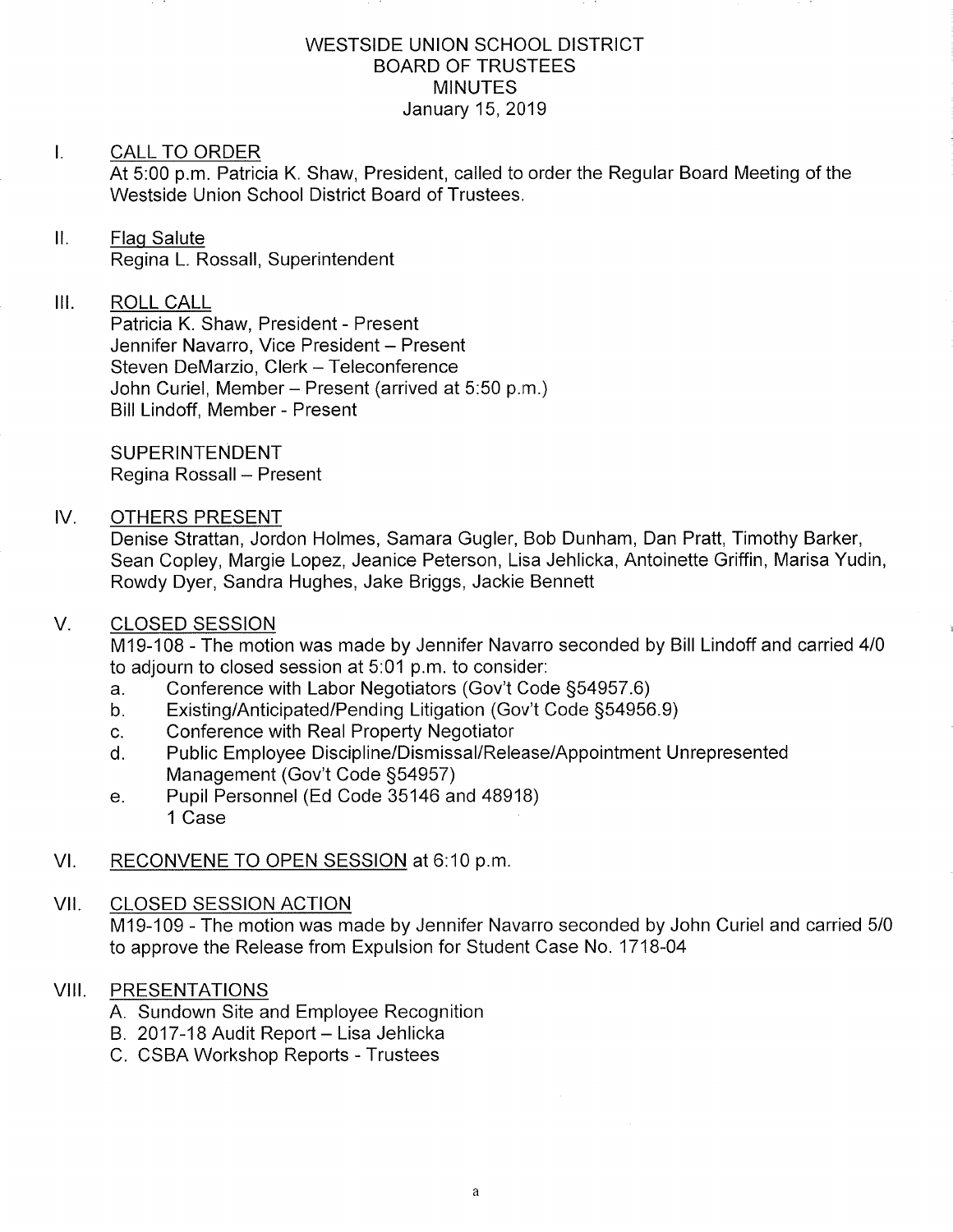Minutes

Regular Board Meeting

# January 15, 2019<br>IX. HEARING SESSION/STAFF REPORTS

Board Comments:  $A_{1}$ 

# Bill Lindoff

- . Sundown, your presentation shows you have heart. I enjoyed hearing how you are teaching your students to self-monitor.
- . Today I sat in on a meeting with LACOE on Differentiated Assistance. John Curiel
- . I would like to thank the Sundown team for influencing students for the positive Keep up the good work. Welcome back from Winter Break.
- A few weeks ago, I spoke with Nora; she said there are resources and funds available if we decide to go out for a bond.

# Steve DeMarzio

. Thank you, Sundown, for your presentation and the review of your programs. Thank you, Coach Pratt, for reaching out to your students; they have a great attitude. Congratulations to all those who received pins this evening.

# Jennifer Navarro

- . Thank you, Sundown, for your presentation this evening; I enjoyed hearing about all your programs. Congratulations to all who received service pins this evening.
- . I attended the AV Hispanic Luncheon.

# Patricia K. Shaw:

- . Sundown, thank you for your presentation, great job.
- Staff Reports:  $B<sub>1</sub>$ 
	- 1. Assistant Superintendent Administrative Services Shawn Cabey
		- a. The passion at Sundown is really exciting. When we are working with kids, love is the magical secret ingredient. b. I would like to thank Lisa and her team for their work on the 2017-18 audit. lt
		- takes a lot of work on their part to make this happen.
	- 2. Assistant Superintendent Educational Services Marguerite Johnson
		- a. Thank you all for what you do every single day. Congratulations to all who received pins this evening. Your presentation reminded us about all the good things that are in place for students. My sons also attended Sundown.
		- b. We met with the team from LACOE regarding Differentiated Assistance. This is for lack of growth in Language Arts and Math with our special education students. We also had additional staff from the district and SELPA attend the meeting. lt was a very good meeting. We asked for assistance with our foster youth. We are hoping they can provide assistance with the issues we are dealing with on behaviors. We will have several meetings with them.
		- c. We had a trainer from the LA Arts Collective meet with a group of parents and staff on how to fully implement arts in the district.
	- 3. Deputy Superintendent Robert Hughes
		- a. Thank you, Sundown; <sup>I</sup>am so grateful my children attended Sundown. Their love of learning started there. lt has always felt like family there.
		- b. We anticipate another big year for hiring of teachers. We will be having our next Job Fair on February 2, 2019. If you know anyone who is interested in teaching, please encourage them to apply.
	- 4. Superintendent Regina Rossall

Mrs. Rossall reviewed the following items with the Trustees:

a. I would like to remind the Board that the All lt Takes Program recognized Coach Pratt this past year for his program at Sundown.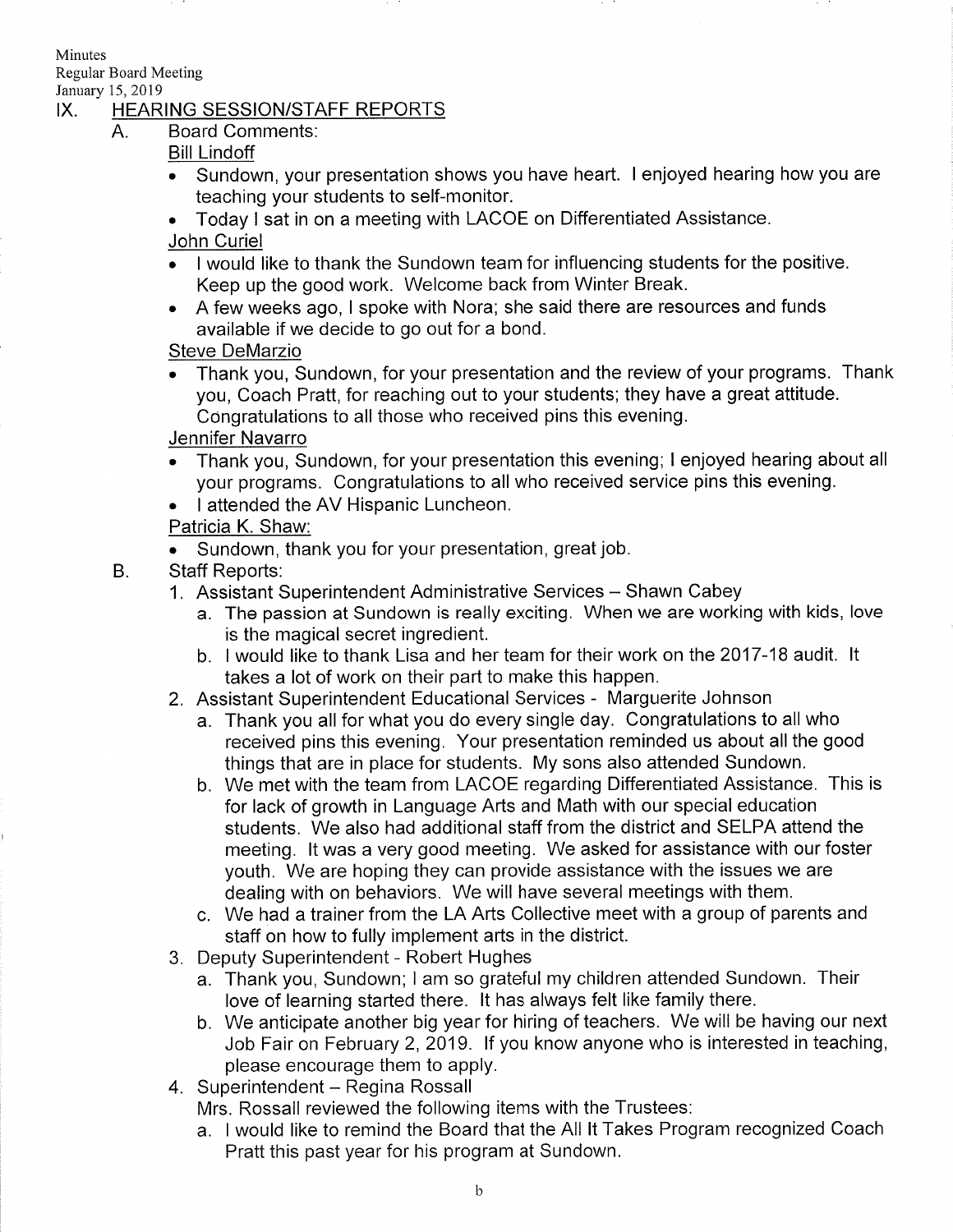- b. Thank you, Sundown, for all the growth that has been made at your site. You should be proud of yourselves. I appreciate all you are doing for your students
- c. I would like to congratulate Human Resources and New Teacher Support on receiving two grants on teacher support, and tuition and residency programs. Both grants are for special education teachers.
- We also have a grant for classified staff to finish their bachelors to become d teachers.
- Marguerite is also working on a grant for additional training funds. e

#### PERSONAL APPEARANCES  $X_{\cdot}$

- A. Westside Union Teachers Association Representative Bob Dunham, President
	- . I would like to thank Tim for his presentation this evening. There have been a lot of changes in the last 25 years at Sundown. Hats off to the Sundown staff.
	- . I attended the CTA Luncheon for school board members on Saturday.
	- Please keep the teachers and administration for LA Unified in your thoughts; this is a difficult situation.
- B. California School Employee Association Representative Jeri Holmes, President<br>C. Parent Teachers Association Representative Mr. Hirsch, Sundown PTA President
- - We are hoping to recruit 400 members.
- We are working to regain the trust of staff and parents D. WAVE Representative Bill Lindoff and Robert Hughes
	- - . Three grants, close to \$4,000., were given at the January Board Meeting.
		- . Fundraiser at Mulligans on March 1,2019.
- XI. ITEMS FROM THE FLOOR Regular Session None
- XII. PUBLIC HEARING None

# XIII. BUSINESS SESSION

- Organizational/Governance<br>1. M19-110 Item 1. Approval of the agenda of the Regular Board Meeting of January 15, 2019, as submitted. The motion was made by Jennifer Navarro seconded by John Curiel and carried 5/0.
- 2. M19-111 Items  $2a 2g$  The motion was made by John Curiel seconded by Jennifer<br>Navarro and carried 5/0 to approve the consent agenda.
	- 2a Minutes of the Regular Meeting on December 11, 2018<br>
	2b Williams Uniform Complaint Quarterly Report<br>
	2c Fundraising Authorizations<br>
	2d Personnel Report Pulled<br>
	2e Purchase Orders
	-
	-
	-
	-
	-
	-
- 2f Consultant/Contract Agreement Schedule<br>2g Conference/Workshop Schedule<br>2h Overnight Field Trip Hillview National Cheer Competition Las Vegas, NV.<br>2d. M19-112 Item 2d The motion was made by Jennifer Navarro secon
- DeMarzio and carried 4/1 (Bill Lindoff) to approve the Personnel Report.